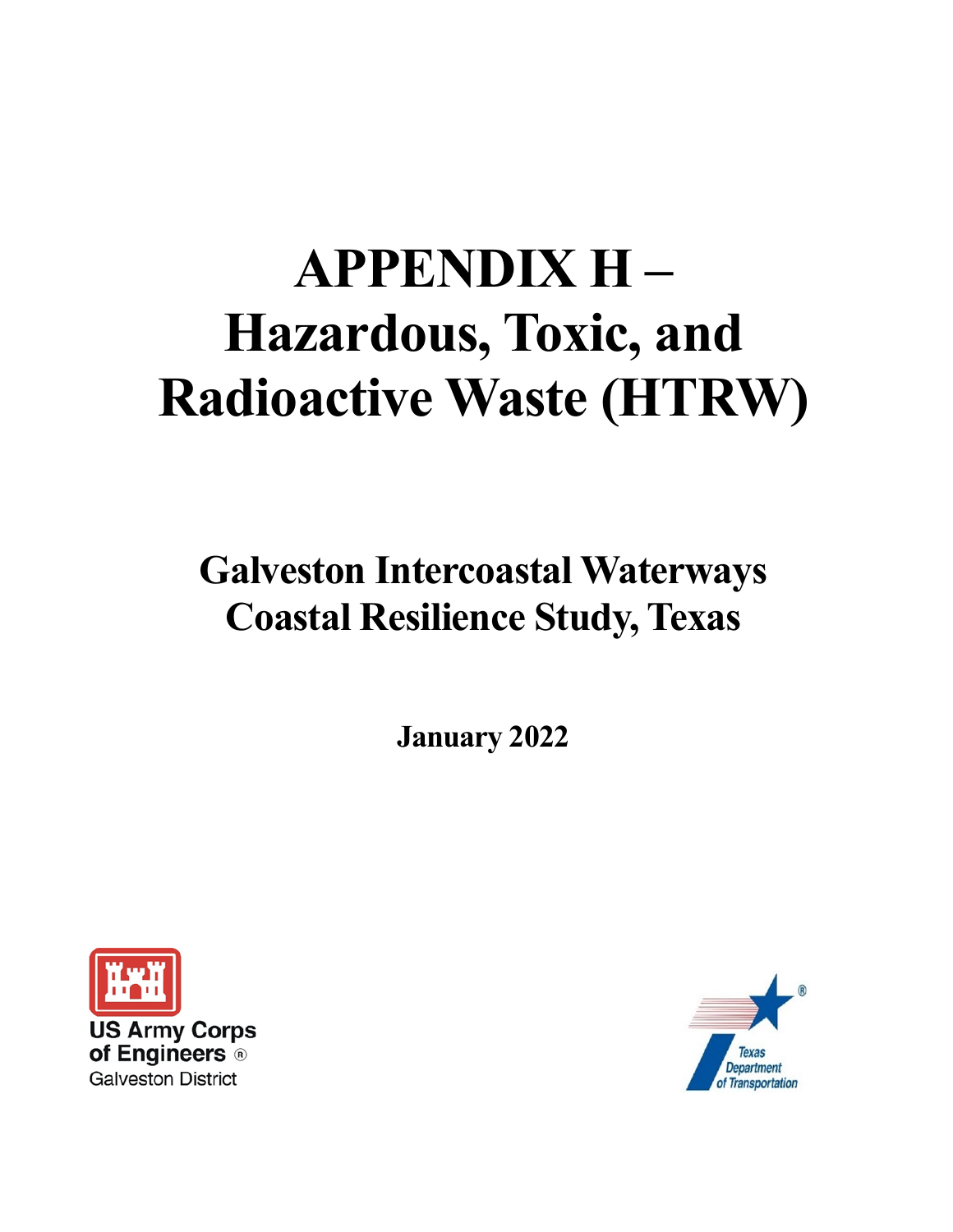<This page intentionally left blank>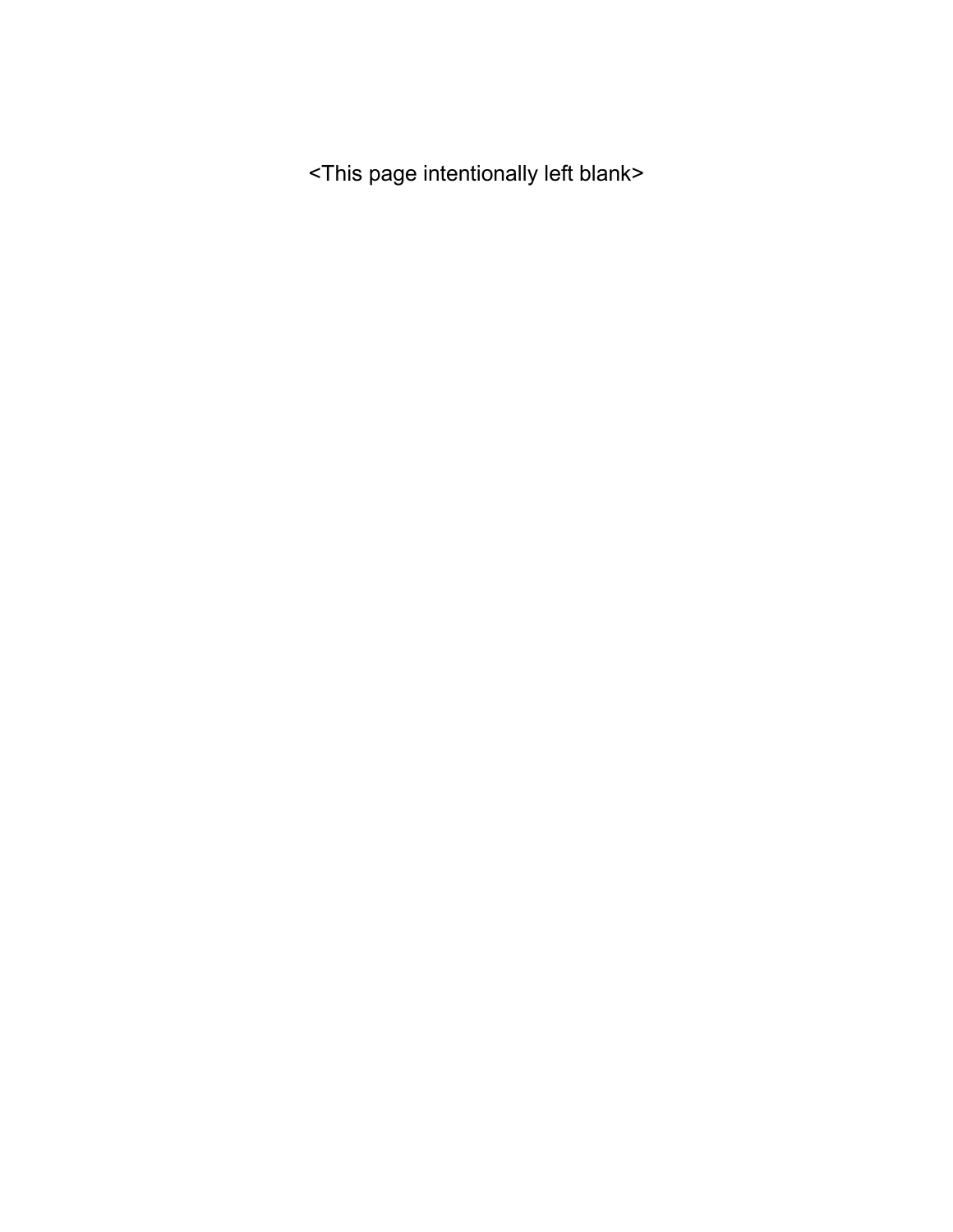#### **Table of Contents**

| 1           |  |
|-------------|--|
| 1.1         |  |
| 1.2         |  |
| 1.3         |  |
| 1.4         |  |
| 1.5         |  |
| $2^{\circ}$ |  |
| 2.1         |  |
| 3           |  |
| 4           |  |
| 5           |  |
|             |  |

#### **List of Figures**

Figure 1: Map of HTRW Sites

<span id="page-2-0"></span>**List of Tables** 

Table 1: Standard ASTM Search Distances and Records Review Results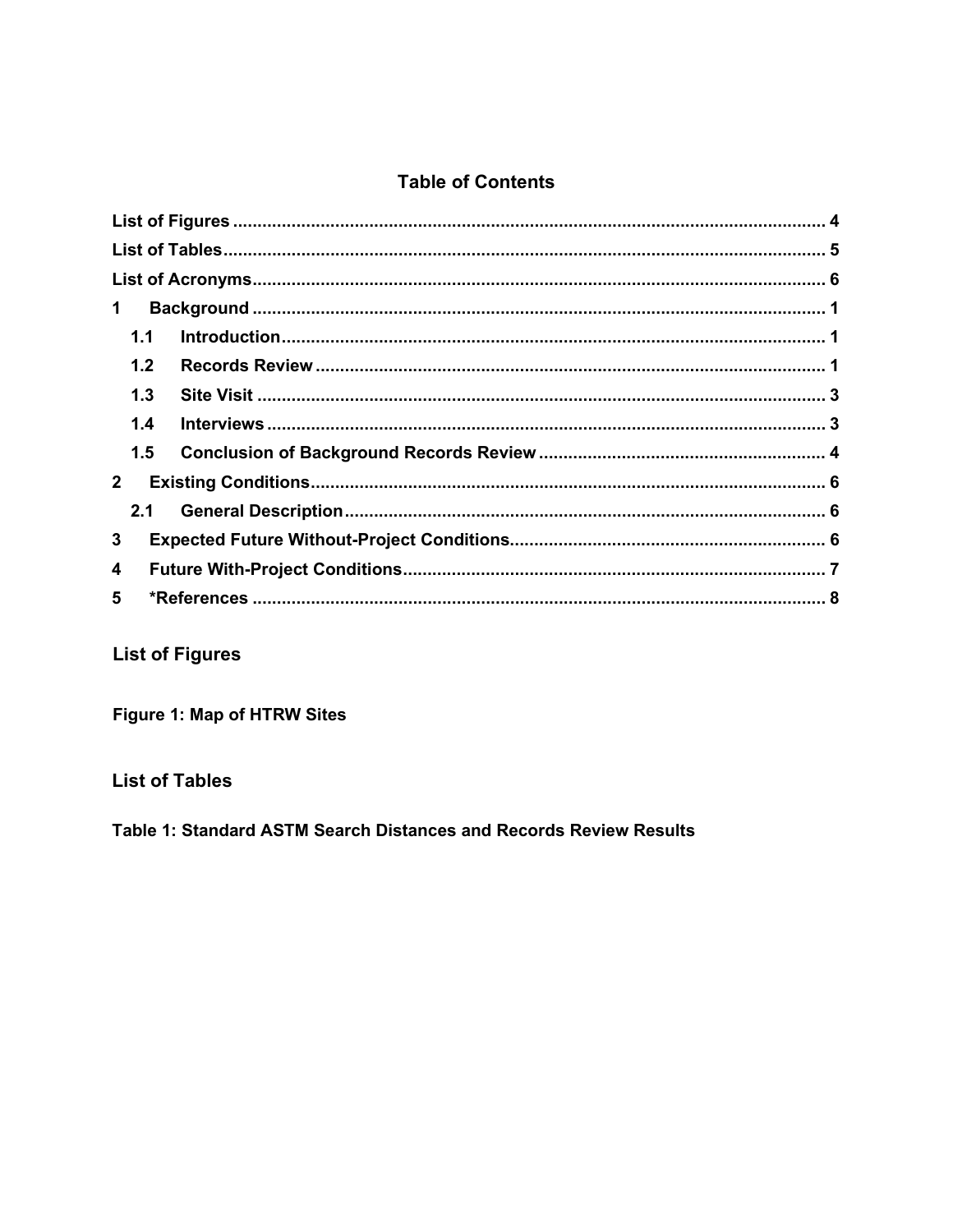### <span id="page-3-0"></span>**List of Acronyms**

| AE             | Architectural and Engineering                                         |
|----------------|-----------------------------------------------------------------------|
| <b>AFB</b>     | <b>Alternative F01mulation Briefing</b>                               |
| <b>ATR</b>     | <b>Agency Technical Review</b>                                        |
| ATRT           | <b>Agency Technical Review Team</b>                                   |
| <b>CAR</b>     | <b>Corrective Action Request</b>                                      |
| <b>CCIR</b>    | <b>Commander's Critical Information Requirement</b>                   |
| CE/ICA         | <b>Cost Effectiveness/Incremental Cost Analysis</b>                   |
| Corps          | U.S. Army Corps of Engineers                                          |
| <b>CMI</b>     | <b>Corporate Management Information</b>                               |
| <b>CMP</b>     | <b>Cost Management Plan</b>                                           |
| <b>DQC</b>     | <b>District Quality Control</b>                                       |
| DX             | Directorate of Expertise                                              |
| EC             | <b>Engineer Circular</b>                                              |
| <b>EIS</b>     | <b>Environmental Impact Statement</b>                                 |
| EM             | <b>Engineer Manual</b>                                                |
| ER             | <b>Engineer Regulation</b>                                            |
| <b>ERDC</b>    | <b>Engineer Research and Development Center</b>                       |
| <b>EVM</b>     | <b>Earned Value Management</b>                                        |
| <b>FCSA</b>    | <b>Feasibility Cost Share Agreement</b>                               |
| <b>FGDC</b>    | Federal Geographic Data Committee                                     |
| <b>FRA</b>     | <b>Flood Risk Assessment</b>                                          |
| FRM            | <b>Flood Risk Management</b>                                          |
| <b>FWOP</b>    | <b>Future without Project</b>                                         |
| <b>FWS</b>     | <b>Fish and Wildlife Service</b>                                      |
| FY.            | <b>Fiscal Year</b>                                                    |
| <b>GDM</b>     | General Design Memorandum                                             |
| <b>GIS</b>     | Geographic Information Systems                                        |
| <b>HEC</b>     | <b>Hydrologic Engineering Center</b>                                  |
| HEC-FDA        | Hydrologic Engineering Center Flood Damage Assessment Model           |
| <b>HEC-FRM</b> | Hydrologic Engineering Center Flood Risk Management Model             |
| <b>HEMP</b>    | <b>Hydrologic Engineering Management Plan</b>                         |
| H&H            | <b>Hydrology and Hydraulics</b>                                       |
| <b>HQUSACE</b> | Headquarters, U.S. Army Corps of Engineers                            |
| <b>HTRW</b>    | Hazardous, Toxic and Radioactive Waste Program                        |
| <b>IRC</b>     | <b>Issue Resolution Conference</b>                                    |
| <b>IEPR</b>    | <b>Independent External Peer Review</b>                               |
| <b>IPR</b>     | <b>In-Progress Review</b>                                             |
| <b>IWR</b>     | <b>Institute of Water Resources</b>                                   |
| <b>LAERF</b>   | Lewisville Aquatic Ecosystem Research Facility                        |
| <b>LERRD</b>   | Lands, Easement, Right-of-Way, Relocations, and borrow and dredged or |
|                | Excavated materials Disposal areas                                    |
| <b>MIPR</b>    | Military Interdepartmental Purchase Request                           |
| <b>MSC</b>     | Major Subordinate Command                                             |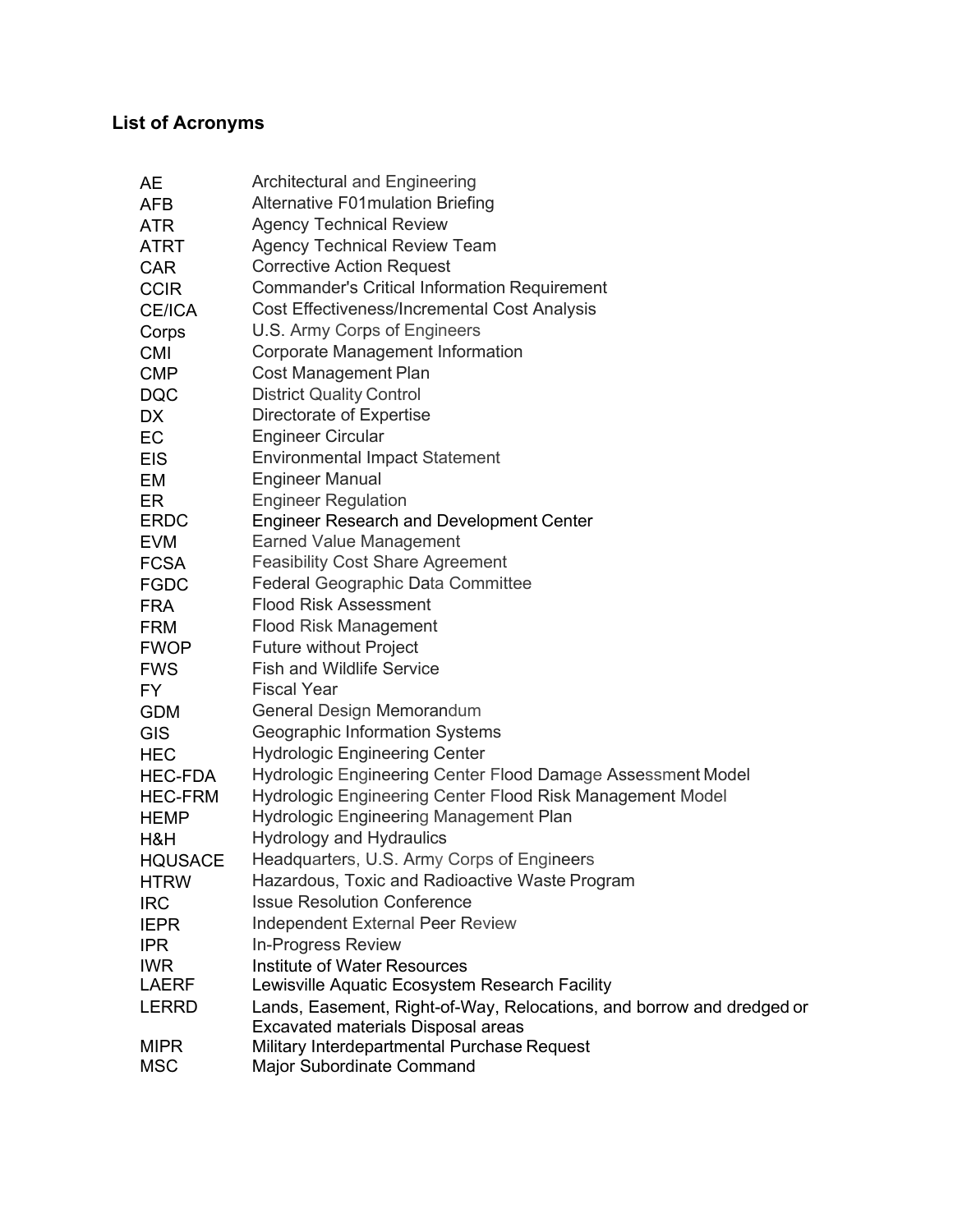| <b>MFR</b>     | <b>Memorandum for Record</b>                                  |
|----------------|---------------------------------------------------------------|
| <b>NED</b>     | <b>National Economic Development</b>                          |
| <b>NEPA</b>    | <b>Nation Environmental Protection Act</b>                    |
| <b>NER</b>     | <b>National Ecosystem Restoration</b>                         |
| <b>NOA</b>     | Notice of Availability                                        |
| <b>NWP</b>     | <b>Nationwide Permit</b>                                      |
| O&M            | <b>Operations and Maintenance</b>                             |
| <b>OMB</b>     | Office of Management and Budget                               |
| P <sub>2</sub> | Scheduling software database                                  |
| <b>PCX</b>     | <b>Planning Center of Expertise</b>                           |
| <b>PDT</b>     | <b>Project Delivery Team</b>                                  |
| <b>PED</b>     | Pre Engineering and Design                                    |
| <b>PES</b>     | <b>Project Executive Summary</b>                              |
| PL             | <b>Lead Planner</b>                                           |
| <b>PM</b>      | <b>Project Manager</b>                                        |
| <b>PMBP</b>    | <b>Project Management Business Process</b>                    |
| <b>PMP</b>     | <b>Project Management Plan</b>                                |
| <b>PROC</b>    | Process                                                       |
| QMS            | <b>Quality Management System</b>                              |
| <b>RIT</b>     | <b>Regional Integration Team</b>                              |
| <b>RMO</b>     | <b>Resource Management Office</b>                             |
| <b>SAWS</b>    | San Antonio Water System                                      |
| <b>SDSFIE</b>  | Set of data standards that define the content of the database |
| <b>SMART</b>   | Specific, Measurable, Attainable, Risk Informed and Timely    |
| <b>SMT</b>     | <b>Study Management Team</b>                                  |
| <b>SWD</b>     | <b>Southwest Division</b>                                     |
| <b>SWF</b>     | <b>Fort Worth District</b>                                    |
| <b>TCEQ</b>    | <b>Texas Commission on Environmental Quality</b>              |
| <b>TPWD</b>    | <b>Texas Parks and Wildlife Department</b>                    |
| <b>TSP</b>     | <b>Tentative Selected Plan</b>                                |
| <b>TX SHPO</b> | <b>Texas State Historical Preservation Officer</b>            |
| <b>USFWS</b>   | <b>US Fish and Wildlife Services</b>                          |
| VT             | <b>Vertical Team</b>                                          |
| <b>WBS</b>     | <b>Work Breakdown Structure</b>                               |
| <b>WIK</b>     | Work-In-Kind                                                  |
| <b>WRDA</b>    | Water Resources Development Act                               |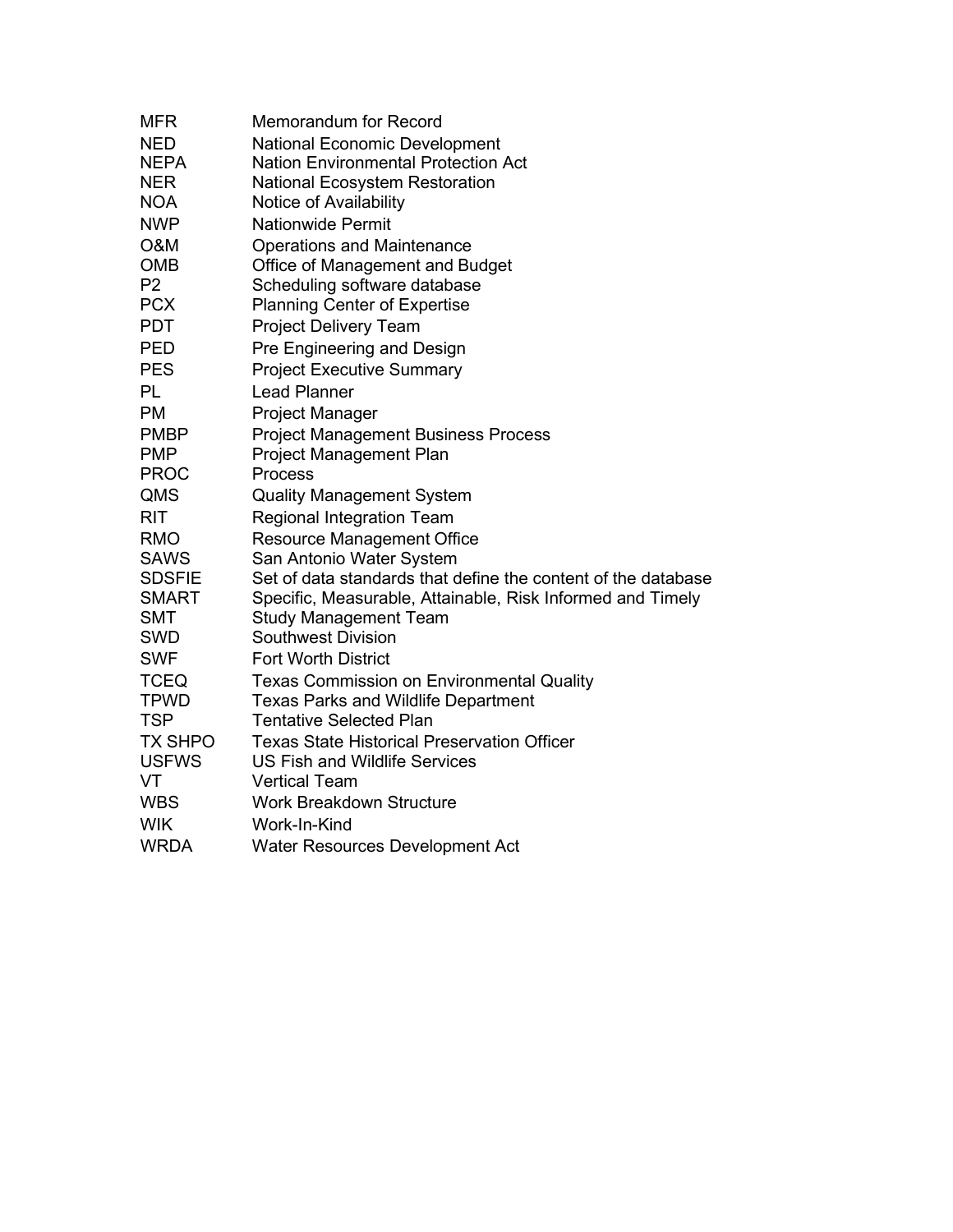#### <span id="page-5-0"></span>**1 Background**

#### **1.1 Introduction**

<span id="page-5-1"></span>In order to complete a feasibility level HTRW evaluation for the Gulf Intercoastal Waterway Coastal Resiliency Study, a report was completed following the rules and guidance of ER 1165-2-132: *HTRW Guidance for Civil Works Projects*, and ASTM E1527-13: *Standard Practice for Environmental Site Assessment: Phase 1 Environmental Site Assessment Process*. These two documents outline a process which has three main components (excluding the report itself): the records review, site reconnaissance, and interviews.

#### **1.2 Records Review**

<span id="page-5-2"></span>Perhaps the most critical part of the feasibility level HTRW evaluation is the records review. In this, records, maps and other documents that provide environmental information about the project area are obtained and reviewed. To complete the records review, USACE used publicly available environmental databases. This records review was completed using the proposed footprint of the project, and the standard ASTM environmental record sources, along with an approximate 1 Mile search distance for each of the sources shown in the below [Table 1. O](#page-6-0)nce the database searches were complete, USACE analyzed the results for recognized environmental conditions (RECs) that could affect the proposed project or need further investigation, given the proposed project measures. Due to the conservative search distances and specifics of the proposed project, many of the record search results can be dismissed from further consideration in this study. The results of that analysis, specifics of the REC (where applicable), and justification for dismissal from further evaluation (where applicable) are discussed below.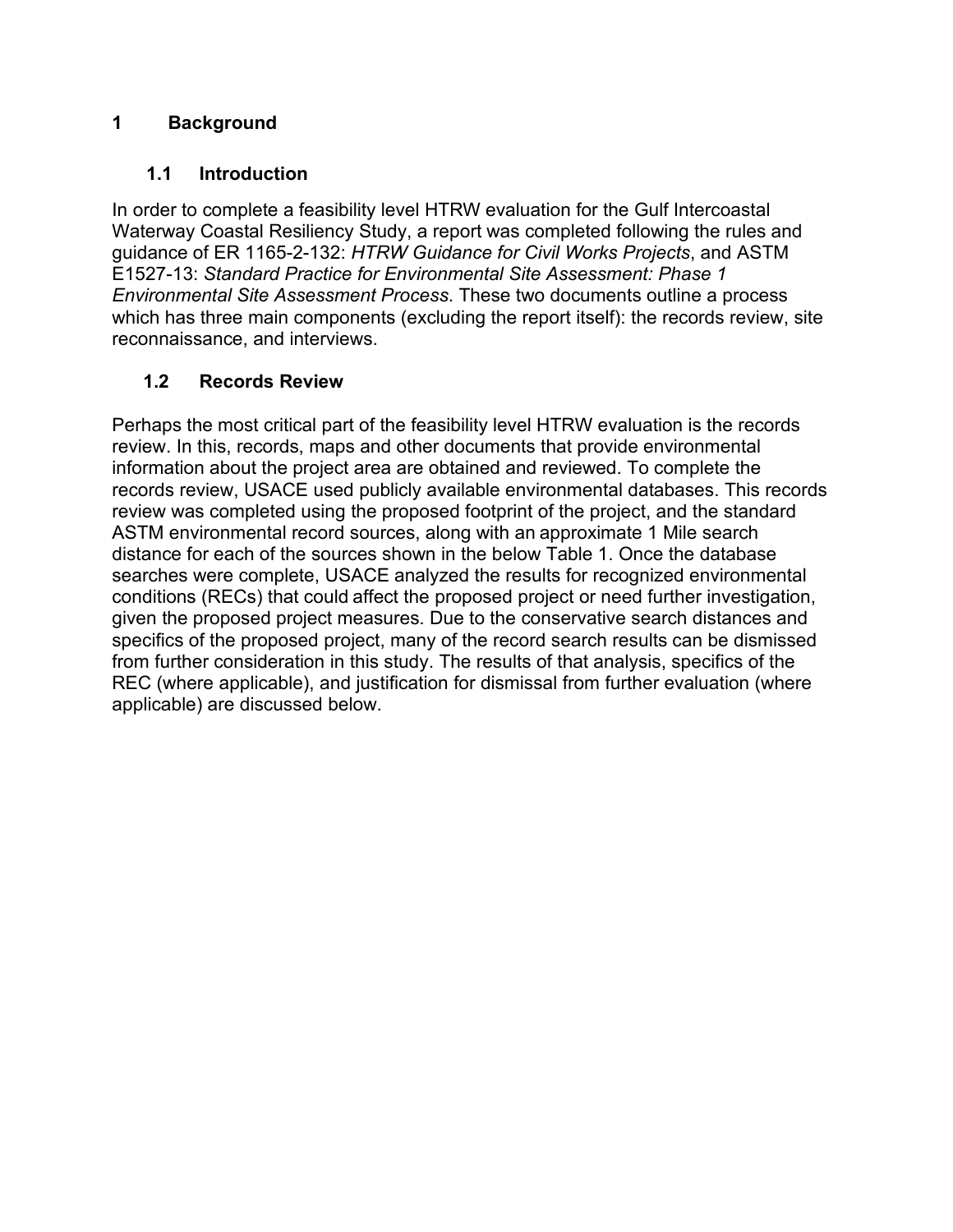<span id="page-6-0"></span>

| <b>ASTM Source</b>                                             | <b>ASTM Distance</b><br>(miles)             | <b>Searched</b><br><b>Distance</b><br>(miles) | <b>Number of</b><br><b>Results</b> |
|----------------------------------------------------------------|---------------------------------------------|-----------------------------------------------|------------------------------------|
| <b>Federal National Priorities List (NPL)</b><br>site list     | 1.0                                         | 1.0                                           | $\overline{0}$                     |
| <b>Federal Delisted NPL site list</b>                          | 0.5                                         | 1.0                                           | $\mathbf 0$                        |
| Federal CERCLIS (SEMS) list                                    | 0.5                                         | 1.0                                           | 0                                  |
| Federal NFRAP (SEMS archive) site<br>list                      | 0.5                                         | 1.0                                           | $\mathbf 0$                        |
| <b>Federal RCRA Corrective Action</b><br>facilities list       | 1.0                                         | 1.0                                           | $\mathbf 0$                        |
| <b>Federal RCRA TSD facilities list</b>                        | 0.5                                         | 1.0                                           | 0                                  |
| Federal RCRA generators list                                   | Property and<br>adjacent properties<br>only | 1.0                                           | $\Omega$                           |
| <b>Federal ICs/Engineering Control</b><br>registry             | Property only                               | 1.0                                           | 0                                  |
| <b>Federal ERNS list</b>                                       | Property only                               | 1.0                                           | 0                                  |
| State and tribal equivalent NPL list                           | 1.0                                         | 1.0                                           | $\mathbf 0$                        |
| State and tribal equivalent CERCLIS                            | 0.5                                         | 1.0                                           | 0                                  |
| State and tribal landfill and/or solid<br>waste disposal sites | 0.5                                         | 1.0                                           | $\mathbf{1}$                       |
| State and tribal leaking AST/UST sites                         | 0.5                                         | 1.0                                           | 0                                  |
| State and tribal registered storage tank<br>list               | Property and<br>adjacent properties<br>only | 1.0                                           | $\mathbf 1$                        |
| State and tribal ICs/Engineering<br>Control registry           | Property only                               | 1.0                                           | $\mathbf 0$                        |
| State and tribal voluntary cleanup sites                       | 0.5                                         | 1.0                                           | $\mathbf 0$                        |
| Federal, State and tribal Brownfields<br>site list             | 0.5                                         | 1.0                                           | $\mathbf 0$                        |

#### **Table 1: Standard ASTM Search Distances and Records Review Results**

(See Figure 1 for map of Records Review Results)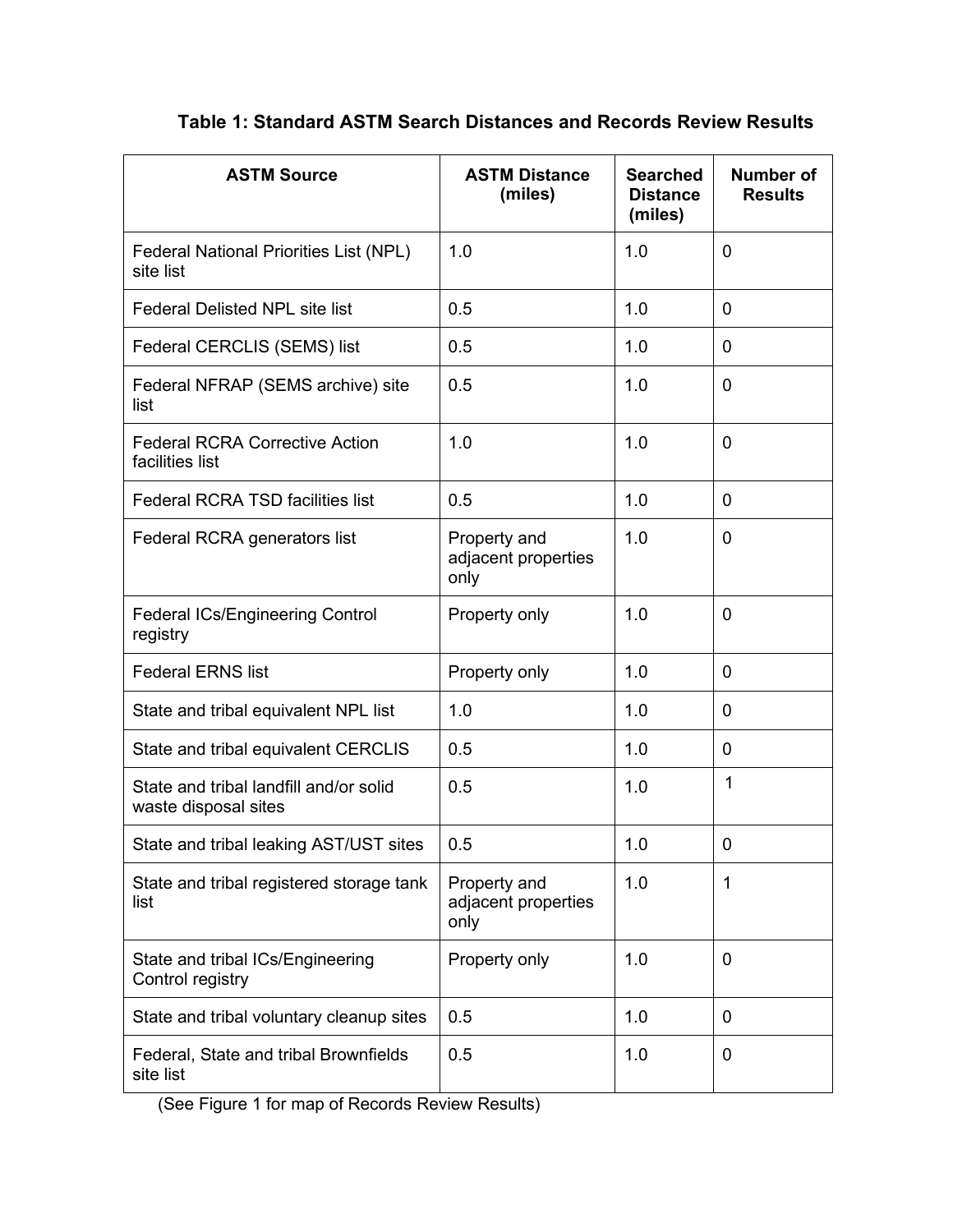Federal Institutional Controls (IC)/Engineering Controls Registry – Engineering controls and ICs are both methods of preventing exposure to contaminants on a particular site. This database is a listing of sites where one or both of those controls are in place. There weren't any sites with these measures in place that were identified within a onemile radius of GIWW project footprint. However, the ASTM standard only requires that the proposed project property be searched for ICs or engineering controls.

State and Tribal Solid Waste Facilities/Landfill Sites – This search is designed to check any state or tribal databases for solid waste handling facilities or landfills in the project vicinity. The search found 1 closed site within 0.5 miles that handled primarily only solid waste and thus, will not be carried forward as a REC.

State and Tribal Registered Storage Tanks – This list is a combination of the State of Texas registered UST and AST databases, representing sites with storage tanks registered with the State of Texas. Within a mile radius there was 1 tank identified. However, the existence of a registered storage tank (UST or AST) is not sufficient to believe that contamination is likely to be generated, and therefore it will not be carried forward as a REC.

#### **1.3 Site Visit**

<span id="page-7-0"></span>The site visit in environmental investigations is designed to identify environmental conditions that would otherwise not be identified in the records search. The site visit also is used to look at indoor areas and area usages on the subject property. Due to the proposed action occurring mostly in-and directly adjacent to a water body, a site visit will not be conducted for this phase of the investigation.

#### **1.4 Interviews**

<span id="page-7-1"></span>The objective of the interviews is to discover environmental conditions that could not be obtained in the records search, as well as to determine past uses of the subject property. Due to the nature of the proposed project and its ownership, it is expected that the subjects and scope of the interviews for this project will be limited. The subjects of the interviews will be determined at a later time, once the records search is completed and allows for the narrowing of potential interviewees.

#### <span id="page-7-2"></span>**1.5 Conclusion of Background Records Review**

In order to complete a feasibility level HTRW evaluation for GIWW Coastal Resiliency Study project footprint, this report was completed following the rules and guidance of ER 1165-2-132: *HTRW Guidance for Civil Works Projects*, and ASTM E1527-13: *Standard Practice for Environmental Site Assessment: Phase 1 Environmental Site Assessment Process*. No sites were found that had recognized environmental conditions.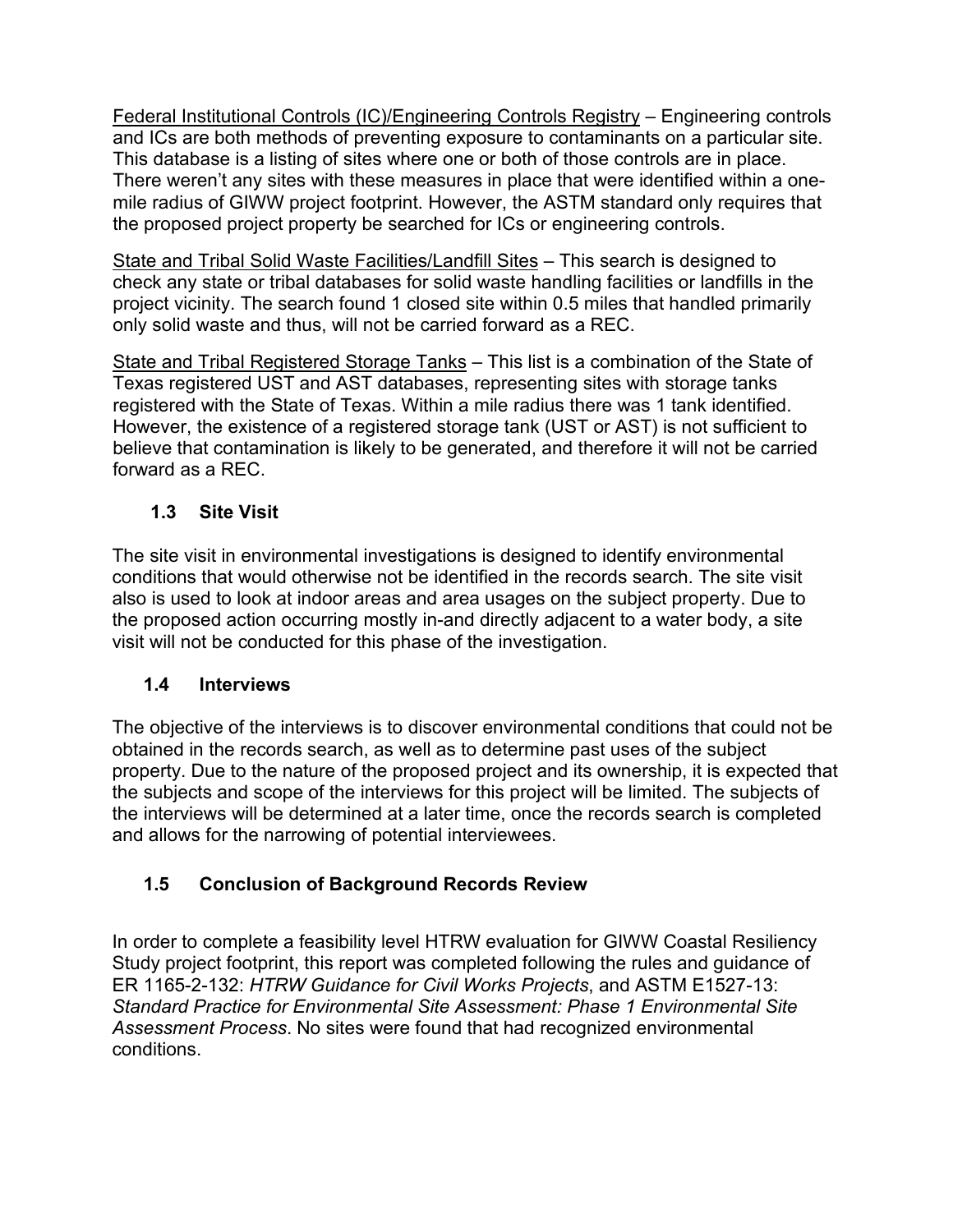

<span id="page-8-1"></span>

#### <span id="page-8-0"></span>**2. Existing Conditions**

In order to complete a feasibility level HTRW evaluation for the Gulf Intercoastal Waterway Coastal Resiliency Study (GIWW), a records search was conducted following the rules and guidance of ER 1165-2-132: *HTRW Guidance for Civil Works Projects*, and ASTM E1527-13: *Standard Practice for Environmental Site Assessment: Phase 1 Environmental Site Assessment Process*. In the records review, files, maps and other documents that provide environmental information about the project area are obtained and reviewed. To complete the records review, USACE reviewed publicly available databases and sources, using the proposed footprint of the project, along with an approximate 1-mile search distance for each of the sources. The records search revealed several HTRW sites in the vicinity of the project area, although none of these sites have the potential to affect the proposed project. See the future without project, alternative analyses, and the HTRW appendix for more information about risks from these sites.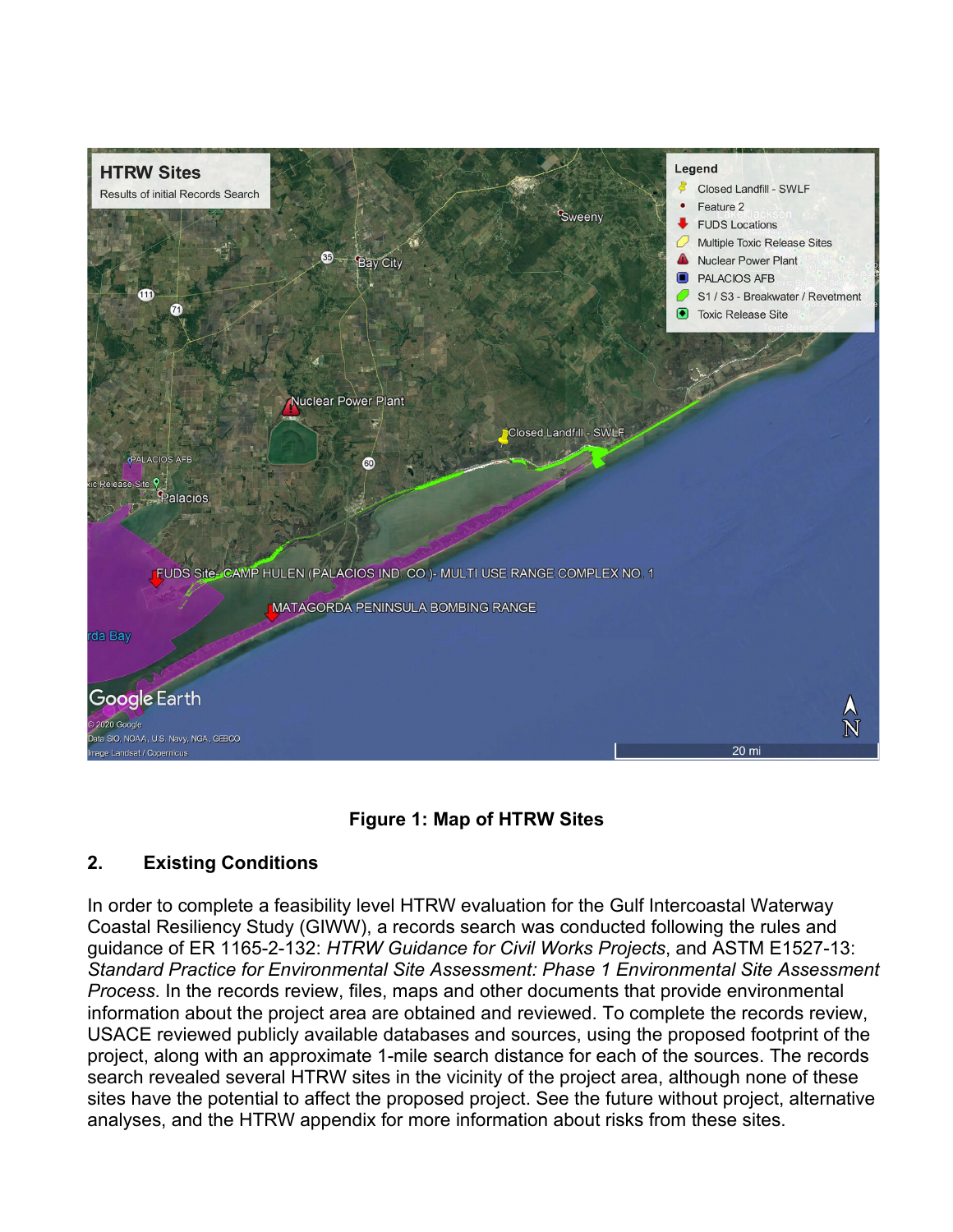Gulf Intercoastal Waterway has several potential HTRW sites in relative proximity (one mile) to the proposed project footprint, including 1 registered petroleum storage tank, 6 National pollutant discharge elimination system (NPDES) permitted dischargers, 8 oil and gas pipelines, as well as 2 historical FUDS sites and 1 nuclear power plant located adjacent to the target area. Considering the large project footprint this is a relatively low number of HTRW sites and this is attributed to the wildlife refuges/preserves within the region which maintain lower population centers and less developed lands. With populations increasing worldwide, more development and thus an increase in HTRW instances, is expected in future decades that could potentially have negative impacts on the GIWW. However, the current identified sites within one mile of the proposed project have an extremely low potential to impact the project as they are not located directly in the GIWW.

The identified HTRW sites are not in the GIWW itself which eliminates potential impacts. Specifically, the PST is in Matagorda, TX city limits, which is 0.4 miles from the GIWW. The 6 NPDES sites are spaced out along Beach Rd. between Matagorda and the Matagorda peninsula with only 2 locations within 0.5 miles of the GIWW. Adjacent to the GIWW are two FUDS sites, both 3 to 5 miles from the GIWW, that are historical bomb and range areas where munitions were discharged. These sites have been in the adjacent area without any notable impact on the GIWW and this is not expected to change with the current proposed project measures. Additionally, the South Texas Nuclear Power Plant cooling lake is located within 5.5 miles of the GIWW but no impacts are anticipated.

#### **3. Expected Future Without-Project Conditions**

#### **No-Action Alternative**

Based on the findings of the HTRW survey, the probability of encountering contaminated sites or toxic substances without project construction is considered low. Information compiled by this assessment indicates additional investigations are not warranted at this time

#### <span id="page-9-0"></span>**Future With-Project Conditions**

In order to complete a feasibility level HTRW evaluation for the Gulf Intercoastal Waterway Coastal Resiliency Study, a records search was conducted following the rules and guidance of ER 1165-2-132: HTRW Guidance for Civil Works Projects, and ASTM E1527-13: Standard Practice for Environmental Site Assessment: Phase 1 Environmental Site Assessment Process.

Although not classified as HTRW, pipelines and oil wells play an important role in the HTRW existing condition in and around the GIWW. The 8 oil and natural gas pipelines that cross the GIWW within the area our proposed measures will take place, will need to be avoided. Three natural gas pipelines cross zone 16, 1 natural gas pipeline crosses between zones 15 and 16, and just past Mod Island Lake 3 more natural gas pipelines and 1 crude oil pipeline cross the project area in zone 18. Refer to the HTRW Appendix for locations of known pipelines in and around the GIWW. The project alternatives involving disruption of the sediment may need to consider the locations of these oil and gas pipelines.